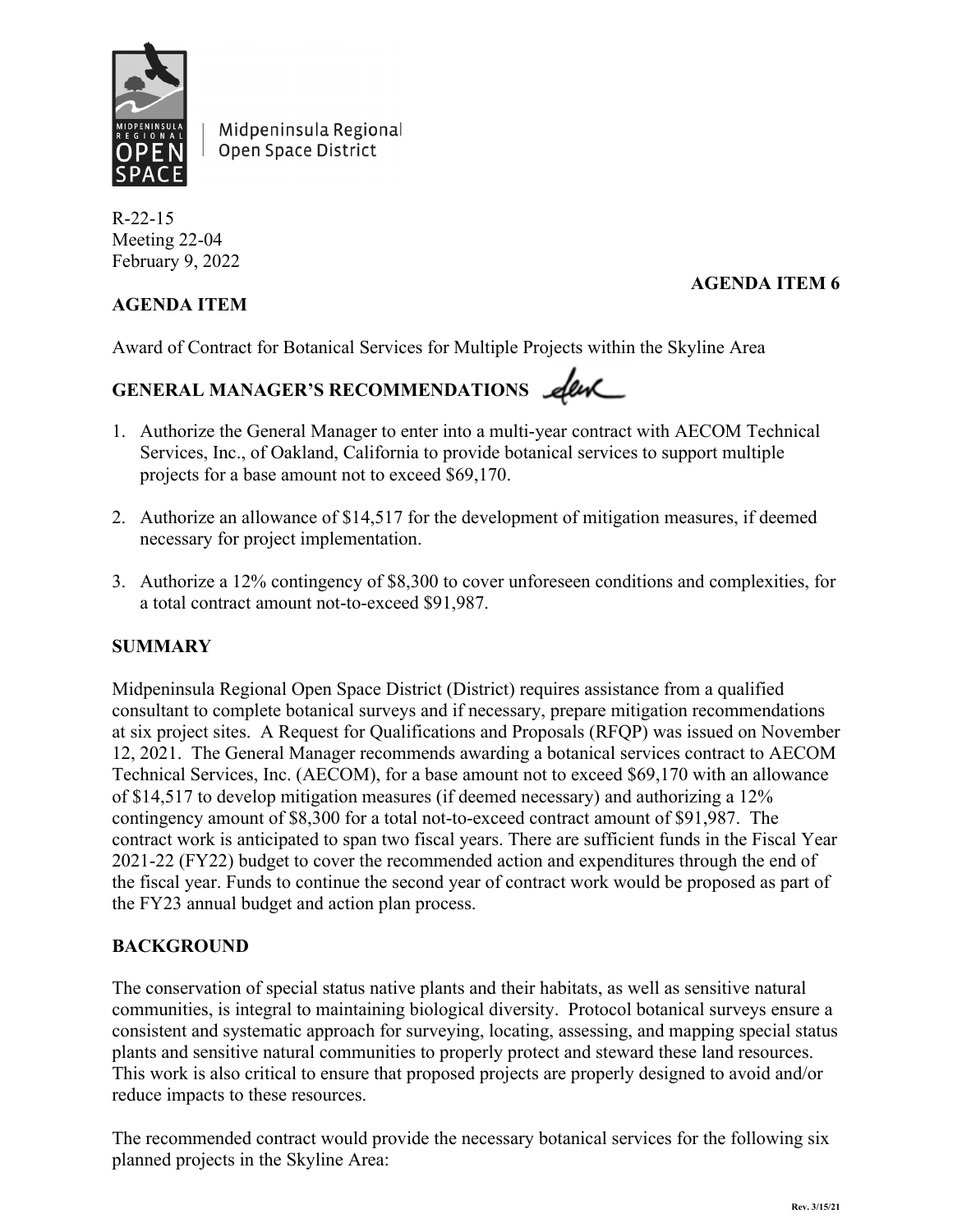Alpine Road and Thornewood Fuel Reduction – Alpine Road is bordered by both Russian Ridge and Skyline Ridge Open Space Preserves (OSPs). Under the Wildland Fire Resiliency Program (WFRP), a shaded fuel-break is planned to facilitate evacuations and emergency vehicle access. In Thornewood OSP, ecologically sensitive vegetation management will reduce wildland fire risk while maintaining and improving high biodiversity and ecological health on the landscape.

Alpine Road Regional Trail at Coal Creek OSP – The existing overly steep Alpine Road Bypass Trail is planned to be re-routed and converted to a year-round trail as part of the Alpine Road Trail Improvements project.

Restoration Forestry Demonstration Project – This project will pilot actions to improve shortand long-term forest health in upper La Honda Creek OSP, including wildfire resiliency, restoration forestry, and watershed improvements. Any area where vegetation work will be performed requires a botanical survey.

La Honda Creek Phase II Trail Connections – This project includes the construction of multiple segments of new trail to connect the existing Sears Ranch Parking Area with upper La Honda Creek OSP as envisioned in the La Honda Creek OSP Master Plan.

Lower Turtle Pond Enhancement – Lower Turtle Pond's spillway is scheduled to be expanded to improve pond stability during flooding events and support both grazing operations and aquatic species like western pond turtle. Grading and other earth-moving work require botanical surveys.

Structures Disposition – This project, if approved through separate Board action, would demolish and remove a residence and a barn in Russian Ridge OSP, including associated abandoned utilities, and involve minor site grading and debris removal. Botanical surveys for this work would not be authorized until and if the Board approves the demolition work. This item is planned to come before the Board for consideration on February 23, 2022.

# **DISCUSSION**

Staff issued a RFQP on November 12, 2021, with the following consultant requirements that are consistent with the California Department of Fish and Wildlife (CDFW) guidelines for botanical surveys:

- Knowledge of plant taxonomy and natural community ecology;
- Familiarity with the plants of the area, including special status species;
- Familiarity with natural communities of the area, including special status natural communities;
- Experience conducting floristic field surveys or experience with floristic surveys conducted under the direction of an experienced surveyor;
- Familiarity with appropriate state and federal statutes related to plants and plant collecting; and
- Experience with analyzing impacts of development on native plant species and natural communities.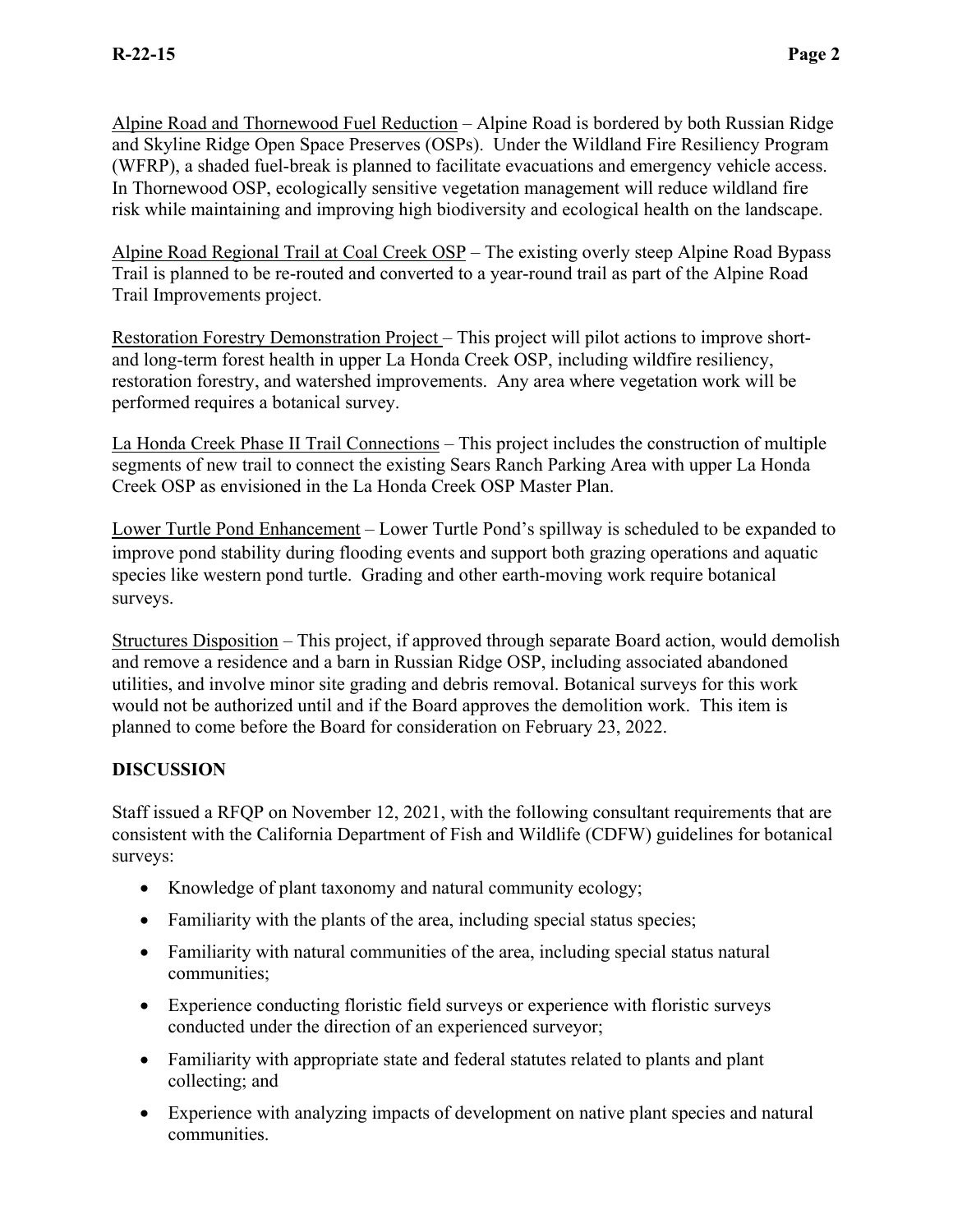| Firm                                             | Location          | <b>Proposed Fees</b><br>(over 2 years) | <b>Proposed Fees for</b><br><b>Mitigation Measures</b><br>Development^ |  |
|--------------------------------------------------|-------------------|----------------------------------------|------------------------------------------------------------------------|--|
| SummitWest Environmental, Inc.                   | Bend, OR          | \$56,662                               | \$2,672                                                                |  |
| Sequoia Ecological Consulting, Inc.              | Danville, CA      | \$63,794                               | Failed to Provide                                                      |  |
| <b>AECOM Technical Services, Inc.</b>            | Oakland, CA       | \$68,897*                              | \$14,517                                                               |  |
| Avila & Associates Consulting<br>Engineers, Inc. | Walnut Creek, CA  | \$127,023                              | \$13,654                                                               |  |
| Horizon Water and Environment, LLC               | Oakland, CA       | \$204,586                              | \$6,440                                                                |  |
| <b>SWCA Environmental Consultants</b>            | Half Moon Bay, CA | \$292,813                              | Failed to Provide                                                      |  |
|                                                  |                   |                                        |                                                                        |  |

Staff circulated the RFQP through email and by posting on the BidSync website. The following six firms submitted proposals by the December 20, 2021 deadline.

\*District staff negotiated with AECOM Technical Services, Inc. to reduce fees by 3% from the original proposal. ^At this time, it is uncertain whether mitigation measures will be required; therefore, this item is accounted for as an allowance in the event this service is needed.

Evaluation criteria were determined prior to the release of the RFQP that included the quality of the proposal, project approach, firm expertise, and alignment with the District's sustainability and equity goals. After careful review of all proposals, AECOM was deemed most qualified and best suited for the project at a fair and reasonable price. AECOM's Project Manager and Senior Botanist brings 15 years of experience of rare plant surveys within the District's region (a CDFW requirement of a protocol-level survey).

The base contract includes three rounds of botanical surveys (as required by CDFW), a final botanical survey report, and Worker Environmental Awareness documents. If the consultant identifies sensitive species or habitats during the survey, the recommended allowance provides funding for the consultant to develop mitigation measures for any impact that cannot be avoided.

Botanical field surveys are conducted in the field at the times of year when plants will be both evident and identifiable. Usually this is during flowering or fruiting. The timing and number of visits necessary to determine if special status plants are present is determined by geographic location, the natural communities present, and the weather patterns of the year(s) in which botanical field surveys are conducted. Although all six projects are all geographical close, microclimates in the area may require separate timing for each survey. A 12% contingency is requested due to the complex nature and extent of the different projects.

# **FISCAL IMPACT**

There are sufficient funds in the various Fiscal Year 2021-22 (FY22) project budgets to cover the recommended action and expenditures through the end of the fiscal year; see tables below for the breakdown of the contracted work amongst five of the six projects. Funding for Lower Turtle Pond Enhancement (the sixth project) is not shown in the tables below since this funding being held within Natural Resources operating budget. Funds to continue the second year of contract work will be proposed as part of the annual FY23 budget and action plan process. The allowance for the development of mitigation measures will be held separately from the project budgets and only utilized if needed.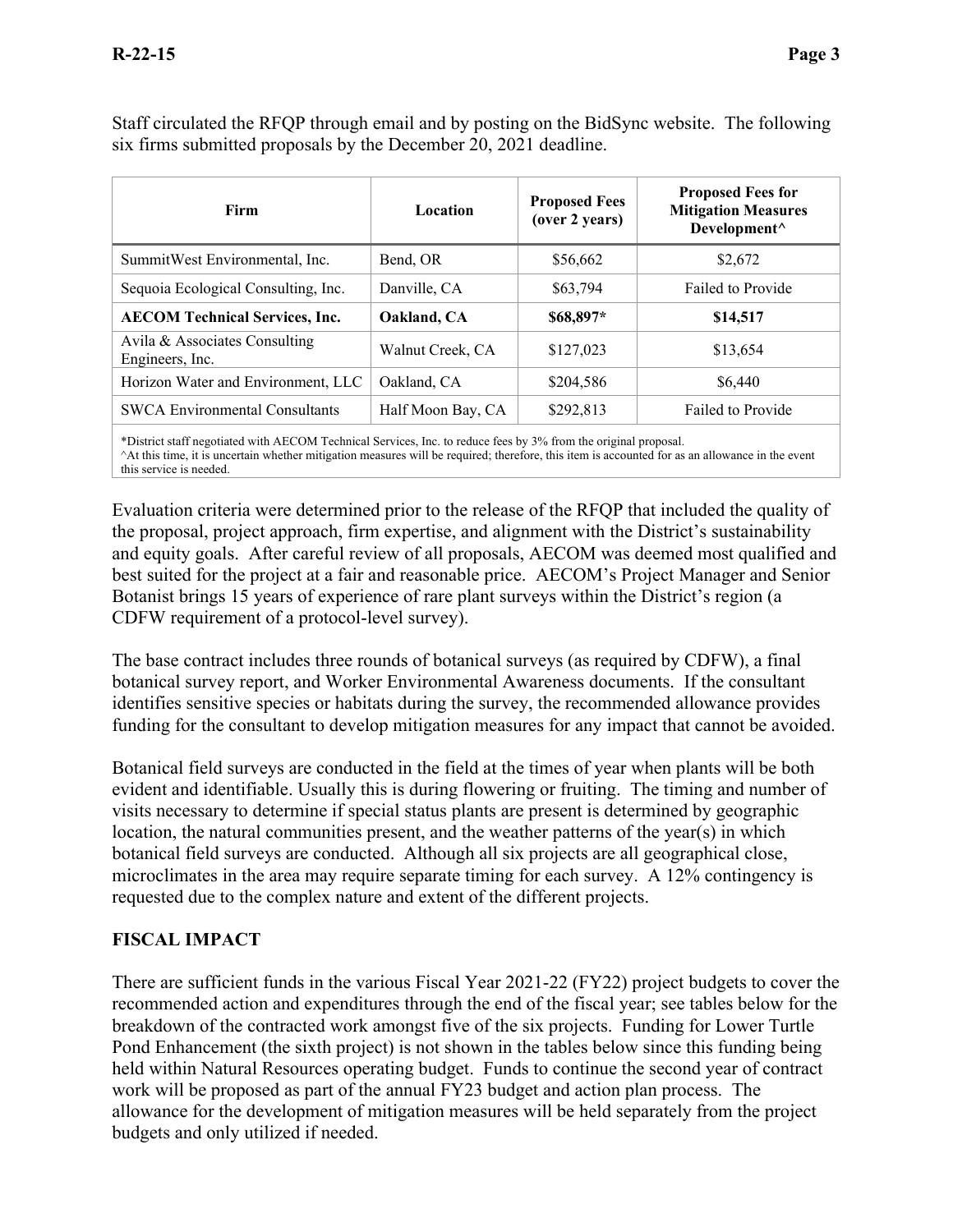| <b>Fuel Reduction</b><br>#61017                     | <b>Prior Year</b><br><b>Actuals</b> | FY22<br>Amended | FY23<br>Projected | <b>FY24</b><br>Projected | <b>Estimated</b><br><b>Future</b><br>Years | <b>TOTAL</b> |
|-----------------------------------------------------|-------------------------------------|-----------------|-------------------|--------------------------|--------------------------------------------|--------------|
| <b>Total Budget:</b>                                | \$115,175                           | \$306,500       | \$660,000         | \$660,000                | \$610,000                                  | \$2,351,675  |
| Spent-to-Date<br>(as of $1/13/22$ ):                | (\$115,175)                         | (\$15,471)      | \$0               | \$0                      | \$0                                        | (\$130,646)  |
| Encumbrances:                                       | \$0                                 | $(\$30,250)$    | \$0               | \$0                      | \$0                                        | $(\$30,250)$ |
| <b>AECOM</b> Technical<br>Services, Inc., Contract: | \$0                                 | (\$11,750)      | (\$11,750)        | \$0                      | \$0                                        | (\$23,500)   |
| 12% Contingency:                                    | \$0                                 | (\$1,400)       | (\$1,400)         | \$0                      | \$0                                        | (\$2,800)    |
| <b>Budget Remaining</b><br>(Proposed):              | \$0                                 | \$247,629       | \$646,850         | \$660,000                | \$610,000                                  | \$2,164,479  |

| <b>Alpine Road Regional</b><br><b>Trail, Coal Creek</b><br><b>MAA10-001</b> | <b>Prior Year</b><br><b>Actuals</b> | FY22<br><b>Adopted</b> | FY23<br>Projected | <b>FY24</b><br>Projected | <b>Estimated</b><br><b>Future</b><br>Years | <b>TOTAL</b>  |
|-----------------------------------------------------------------------------|-------------------------------------|------------------------|-------------------|--------------------------|--------------------------------------------|---------------|
| <b>Total Budget:</b>                                                        | \$467,648                           | \$175,325              | \$2,980,840       | \$0                      | \$0                                        | \$3,623,813   |
| Spent-to-Date<br>(as of 01/13/22):                                          | $(\$467,648)$                       | (\$13,993)             | \$0               | \$0                      | \$0                                        | (\$481,641)   |
| Encumbrances:                                                               | \$0                                 | $(\$46,701)$           | \$0               | \$0                      | \$0                                        | $(\$46,701)$  |
| <b>AECOM</b> Technical<br>Services, Inc., Contract:                         | \$0                                 | $(\$3,850)$            | $(\$3,850)$       | \$0                      | \$0                                        | (S7,700)      |
| 12% Contingency:                                                            | \$0                                 | $(\$450)$              | $(\$450)$         | \$0                      | \$0                                        | $($ \$900 $)$ |
| <b>Budget Remaining</b><br>(Proposed):                                      | \$0                                 | \$110,331              | \$2,976,540       | \$0                      | \$0                                        | \$3,086,871   |

| <b>Restoration Forestry</b><br><b>Demonstration Project</b><br><b>MAA05-010</b> | <b>Prior Year</b><br><b>Actuals</b> | FY22<br>Amended* | FY23<br>Projected | <b>FY24</b><br>Projected | <b>Estimated</b><br><b>Future</b><br>Years | <b>TOTAL</b> |
|---------------------------------------------------------------------------------|-------------------------------------|------------------|-------------------|--------------------------|--------------------------------------------|--------------|
| <b>Total Budget:</b>                                                            | \$32,067                            | \$99,126         | \$571,706         | \$365,000                | \$0                                        | \$1,067,899  |
| Spent-to-Date<br>(as of 01/13/22):                                              | \$32,067                            | (\$1,920)        | \$0               | \$0                      | \$0                                        | (\$33,987)   |
| Encumbrances:                                                                   | \$0                                 | (\$15,475)       | \$0               | \$0                      | \$0                                        | (\$15,475)   |
| <b>AECOM</b> Technical<br>Services, Inc., Contract:                             | \$0                                 | (\$12,400)       | (\$12,400)        | \$0                      | \$0                                        | (\$24,800)   |
| 12% Contingency:                                                                | \$0                                 | (\$1,500)        | (\$1,500)         | \$0                      | \$0                                        | (\$3,000)    |
| <b>Budget Remaining</b><br>(Proposed):                                          | \$0                                 | \$67,831         | \$557,806         | \$365,000                | \$0                                        | \$990,637    |

\*FY22 amended budget includes proposed Q2 budget adjustment going to the Board at the same 02/09/22 meeting (R-22-XX)

| <b>La Honda Creek Phase</b><br><b>II Trail Connections</b><br><b>MAA05-007</b> | <b>Prior Year</b><br><b>Actuals</b> | <b>FY22</b><br><b>Adopted</b> | <b>FY23</b><br>Projected | <b>FY24</b><br>Projected | <b>Estimated</b><br><b>Future</b><br>Years | <b>TOTAL</b> |
|--------------------------------------------------------------------------------|-------------------------------------|-------------------------------|--------------------------|--------------------------|--------------------------------------------|--------------|
| <b>Total Budget:</b>                                                           | \$0                                 | \$95,573                      | \$191,049                | \$80,000                 | \$105,000                                  | \$471,622    |
| Spent-to-Date<br>(as of 01/13/22):                                             | \$0                                 | (\$1,856)                     | \$0                      | \$0                      | \$0                                        | (\$1,856)    |
| Encumbrances:                                                                  | \$0                                 | \$0                           | \$0                      | \$0                      | \$0                                        | \$0          |
| <b>AECOM</b> Technical<br>Services, Inc., Contract:                            | \$0                                 | $(\$3,100)$                   | $(\$3,100)$              | \$0                      | \$0                                        | $(\$6,200)$  |
| 12% Contingency:                                                               | \$0                                 | $(\$350)$                     | $(\$350)$                | \$0                      | \$0                                        | (S700)       |
| <b>Budget Remaining</b><br>(Proposed):                                         | \$0                                 | \$90,267                      | \$187,599                | \$80,000                 | \$105,000                                  | \$462,866    |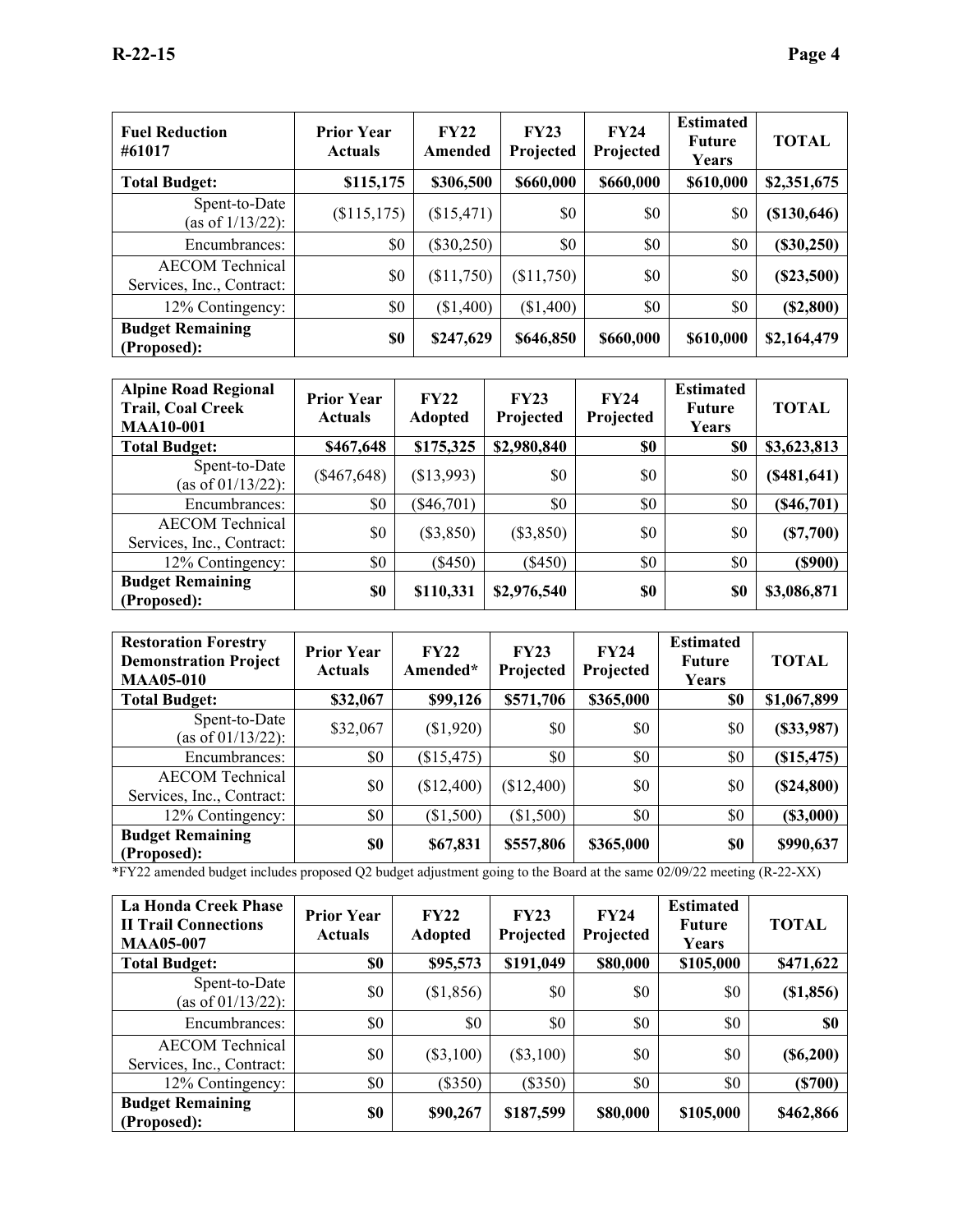| <b>Structures Disposition</b><br>#35010             | <b>Prior Year</b><br><b>Actuals</b> | FY22<br>Amended* | FY23<br>Projected | FY24<br>Projected | <b>Estimated</b><br><b>Future</b><br>Years | <b>TOTAL</b> |
|-----------------------------------------------------|-------------------------------------|------------------|-------------------|-------------------|--------------------------------------------|--------------|
| <b>Total Budget:</b>                                | \$0                                 | \$56,000         | \$524,500         | \$524,500         | \$0                                        | \$1,105,000  |
| Spent-to-Date (as of<br>$1/13/22$ :                 | \$0                                 | \$0              | \$0               | \$0               | \$0                                        | <b>SO</b>    |
| Encumbrances:                                       | \$0                                 | \$0              | \$0               | \$0               | \$0                                        | \$0          |
| <b>AECOM</b> Technical<br>Services, Inc., Contract: | \$0                                 | $(\$2,050)$      | $(\$2,050)$       | \$0               | \$0                                        | (S4,100)     |
| 12% Contingency:                                    | \$0                                 | $(\$250)$        | $(\$250)$         | \$0               | \$0                                        | $($ \$500)   |
| <b>Budget Remaining</b><br>(Proposed):              | \$0                                 | \$53,700         | \$522,200         | \$524,500         | \$0                                        | \$1,100,400  |

\*FY22 amended budget includes proposed Q2 budget adjustment going to the Board at the same 02/09/22 meeting (R-22-20)

Note: Fuel Reductions project #61017, Lower Turtle Pond Enhancement project (no project number), and Structures Disposition project #35010 are not funded by Measure AA.

## **PRIOR BOARD AND COMMITTEE REVIEW**

#### Alpine Road and Thornewood Fuel Reduction

The Board approved the Environmental Impact Report (EIR) prepared for the WFRP on May 12, 2021 [\(R-21-58,](https://www.openspace.org/sites/default/files/20210512_FEIRWildlandFireResiliencyProgram_R-21-58.pdf) [Minutes\)](https://www.openspace.org/sites/default/files/20210512_BOD_minutes_APPROVED.pdf). Under the WFRP, the project area is prioritized as a Tier 1 or 2, with additional areas included for economy of scope.

## Alpine Road Regional Trail at Coal Creek OSP

The Board certified the Mitigated Negative Declaration for the Alpine Road Trail Improvements on January 13, 2021 [\(R-21-04,](https://openspace.sharepoint.com/:w:/r/GM/BoardMeetings/2021%20Reports/20210113/Alpine%20Road%20CEQA%20Certification/Alpine%20Road%20CEQA%20Board%20Report%2020210113.docx?d=w79e235fcb33c4501b6af4e1b9d982500&csf=1&web=1&e=QOVua5) [Minutes\)](https://www.openspace.org/sites/default/files/20210113_BOD_minutes_APPROVED.pdf). This project covers the proposed re-route of the existing "Bypass Trail" alignment.

#### Restoration Forestry Demonstration Project

On July 28, 2021, the Board received a presentation on the findings of the La Honda Forest Health Management Assessment [\(R-21-103,](https://www.openspace.org/sites/default/files/20210728_LaHondaForestMgmt_R-21-103_0.pdf) [Minutes\)](https://www.openspace.org/sites/default/files/20210728_BOD_minutes_APPROVED.pdf)

#### La Honda Creek Phase II Trail Connections

The Board certified the Mitigated Negative Declaration and approved the La Honda Creek Master Plan on August 22, 2012 [\(R-22-15,](https://www.openspace.org/sites/default/files/CGI-BIN/agendas_minutes/2012.08.22.LaHondaCreek_ISMND_R-12-83.pdf) [Minutes\)](https://openspace.sharepoint.com/GM/BoardMeetings/Forms/AllItems.aspx?id=%2FGM%2FBoardMeetings%2F2012%20Reports%2F12%2D30%20September%2012%2C%202012%20Regular%20Meeting%2F1%20%2D%20Minutes%2F2012%2E08%2E22%5FAPPROVED%5F12%2D29%2Epdf&parent=%2FGM%2FBoardMeetings%2F2012%20Reports%2F12%2D30%20September%2012%2C%202012%20Regular%20Meeting%2F1%20%2D%20Minutes). This project covers Phase II of the proposed Master Plan trail alignments for public access.

#### Lower Turtle Pond Enhancement

A Board Committee did not previously review this item. The botanical survey is necessary to determine the feasibility of the proposed pond improvements and to develop the project description.

#### Structures Disposition

Botanical surveys for this work would not be authorized until and if the Board approves the demolition work. This item is planned to come before the Board for consideration on February 23, 2022.